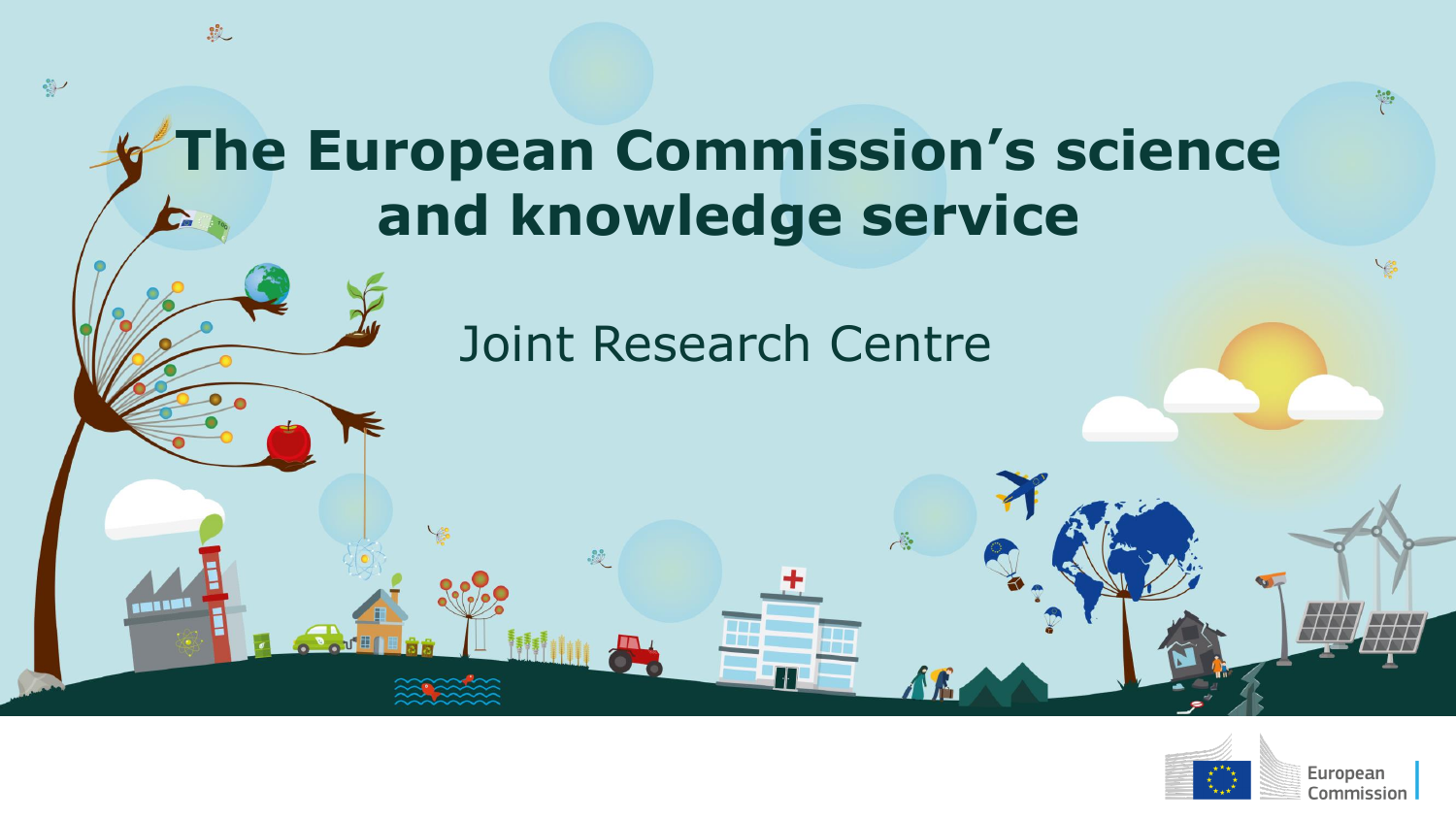# **Surveys on distributed natural gas quality**

**Nicola Zaccarelli, Eveline Weidner, Daniele Melideo, Francesco Dolci**

ENTSOG/CEN Joint Workshop, Brussels, 28.09.2017

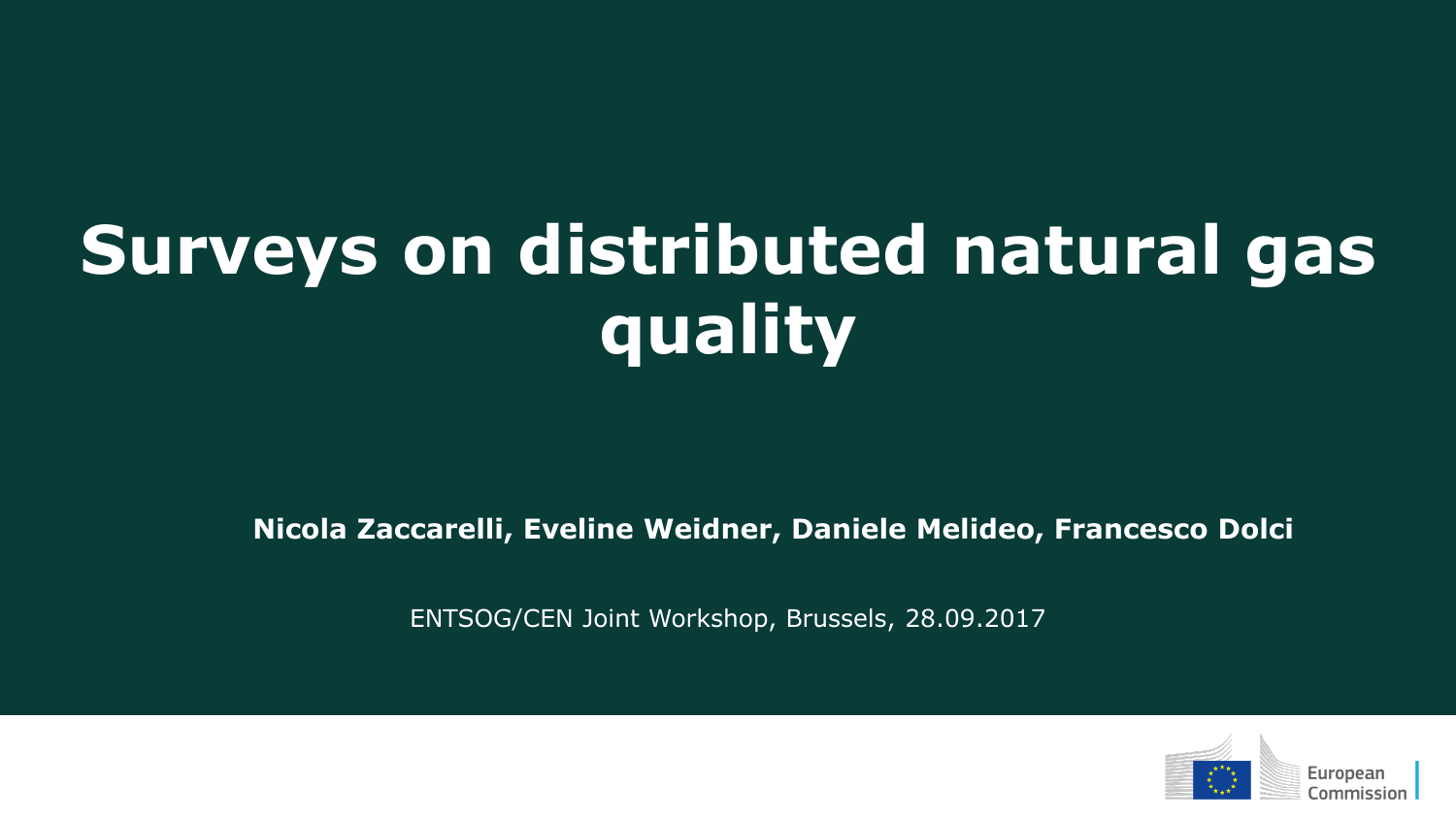## Survey 2, Gas Quality Study – Distributed gases

DSOs and End-Users data collected through EU-Survey. TSO input data gathered by ENTSOG with a parallel exercise.

The survey has the intention to:

"… collect gas quality information from a variety of representative points for end use, in different European regions or member states".

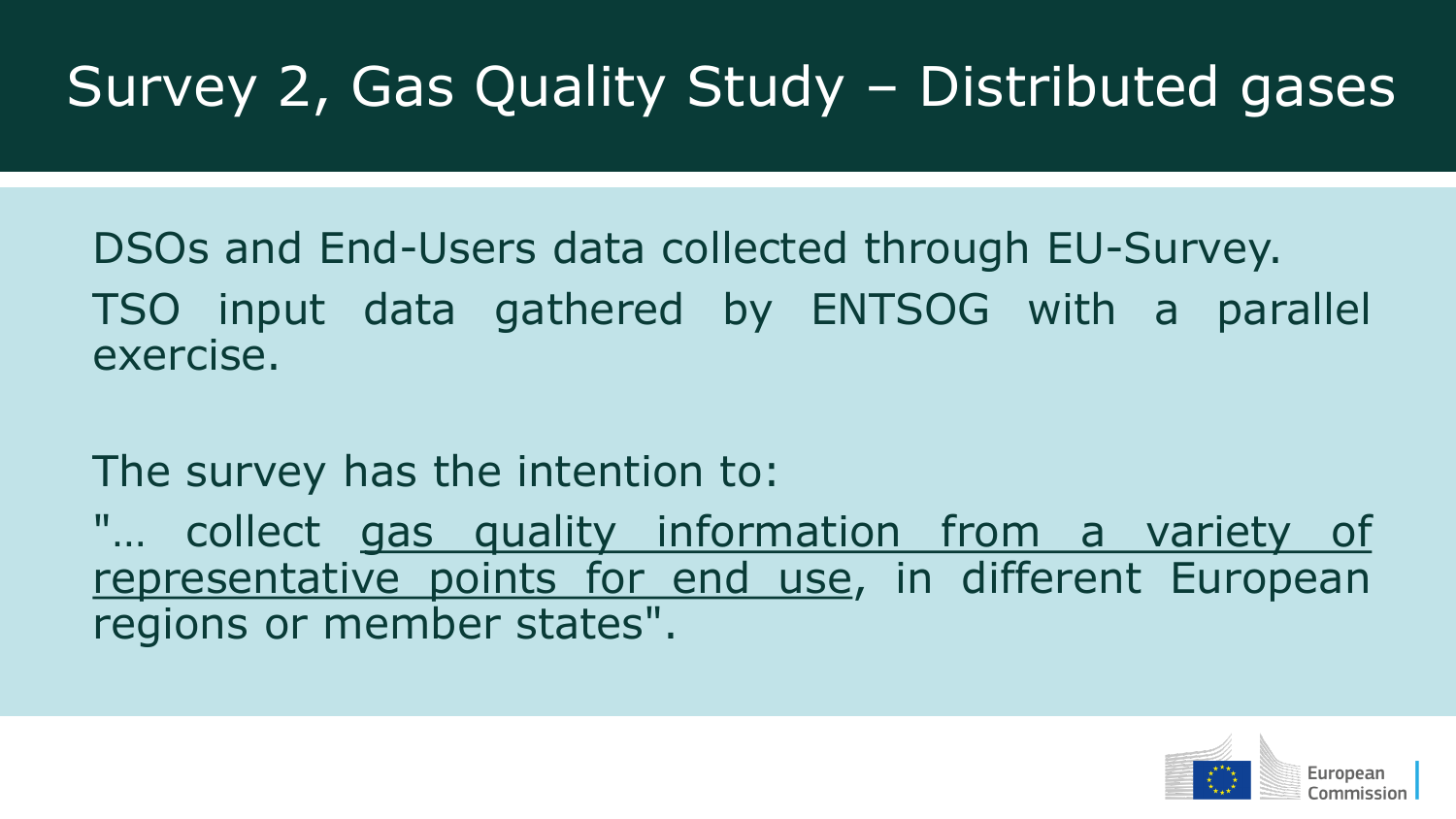## Survey 2, Gas Quality Study – Distributed gases

#### **Survey 2**, **main aim**

 $\triangleright$  information on the currently distributed natural gas quality in different European member states for mapping relevant national and sectorial situations and experiences to support the elaboration of scenarios and assessments in TF 1.

*Detailed information and adequate data coverage, both in terms of time-span and geography, are necessary for enabling a reliable analysis and deriving meaningful conclusions.*

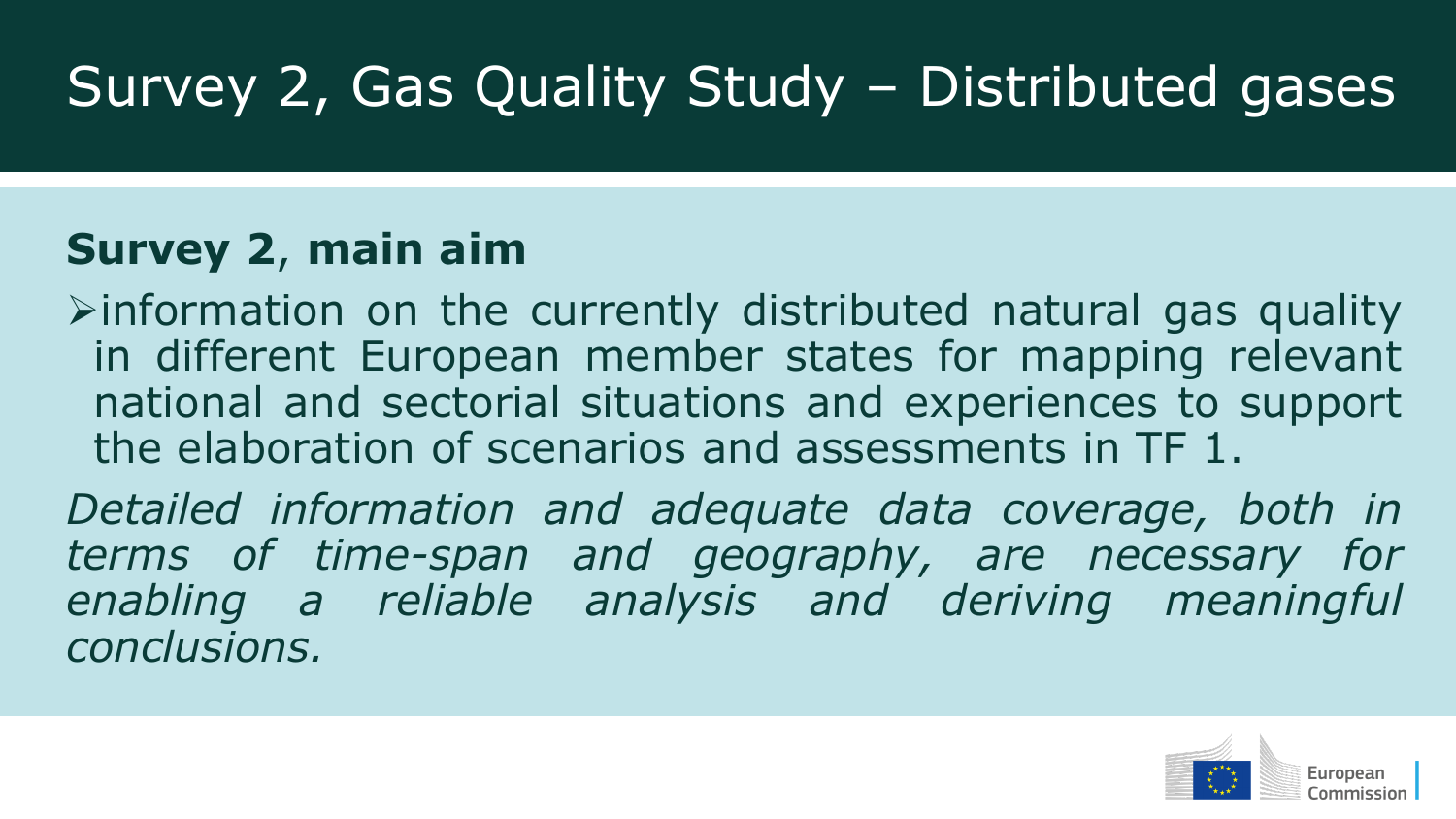## Survey 2, data collected

- $\triangleright$ The time period covered is from 01/01/2015 until 31/12/2016.
- $\triangleright$ The data requested for the time series are Superior Wobbe Index and Superior Calorific Values.
- Instructions on how to choose and label the monitoring points and how to produce the time series files are given.
- $\triangleright$ Preferred reference conditions, units and time granularity are stated, but respondents had flexibility and full control in their choices.

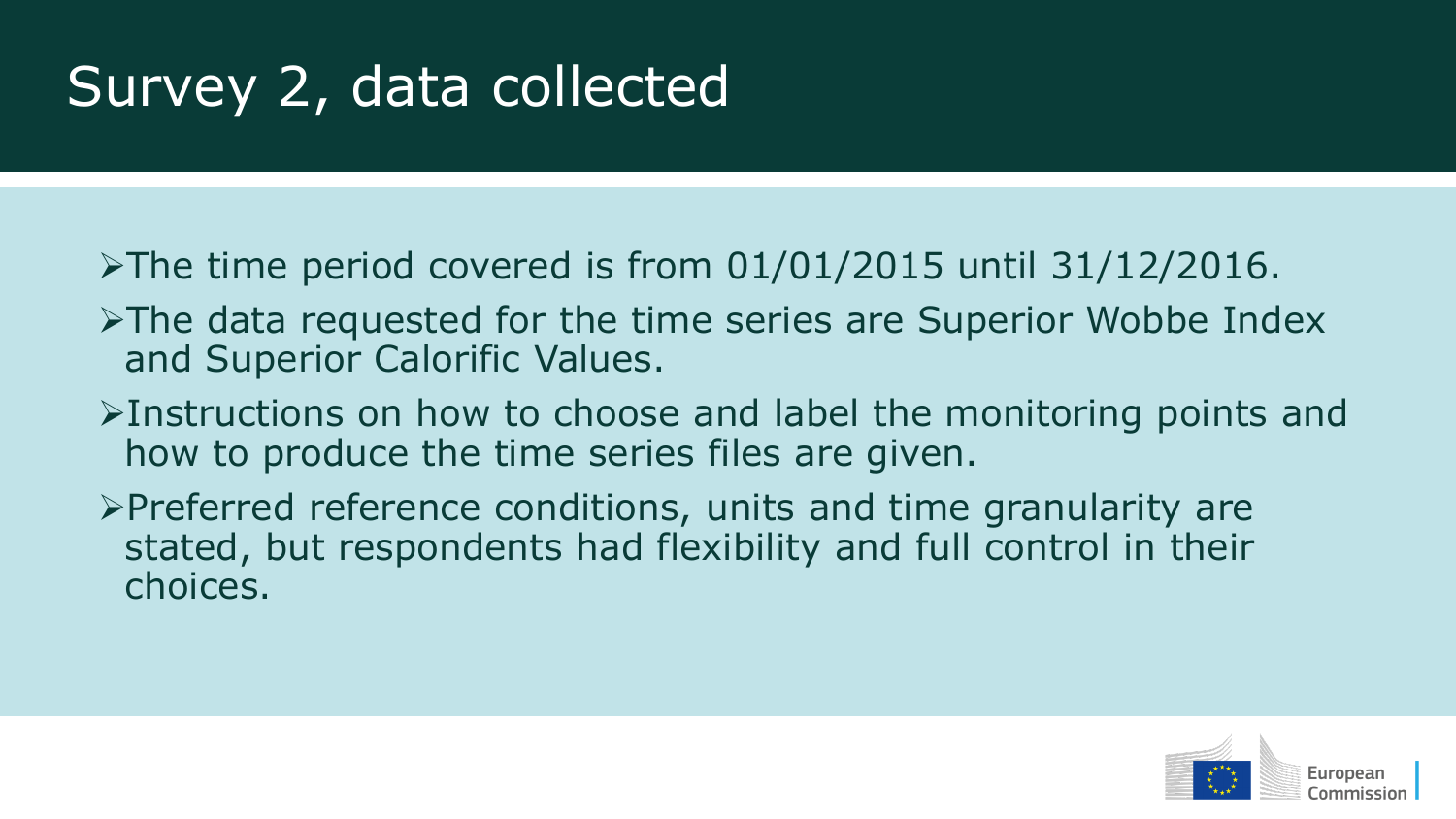### Survey 2, confidentiality of end-user data

#### **Survey 2 data:**

Confidentiality was discussed explicitly with JRC legal services and based on previous experiences with similar exercises.

#### The **Permitted Purpose and Use** of the collected **commercial sensitive information** are:

 $\triangleright$  to collect data (time seriest Unit Superior Wobbe Index and Gross Calorific Value;  $\triangleright$  to process and to at  $\mathbb{A}^1$  se the data for the scope of the survey;

 $\triangleright$  to share the aggregated and anonymised data within the partners of the Project;

 $\triangleright$  to publish the aggregated and anonymised data and maps in scientific publications and reports made available to the public or of public domain.

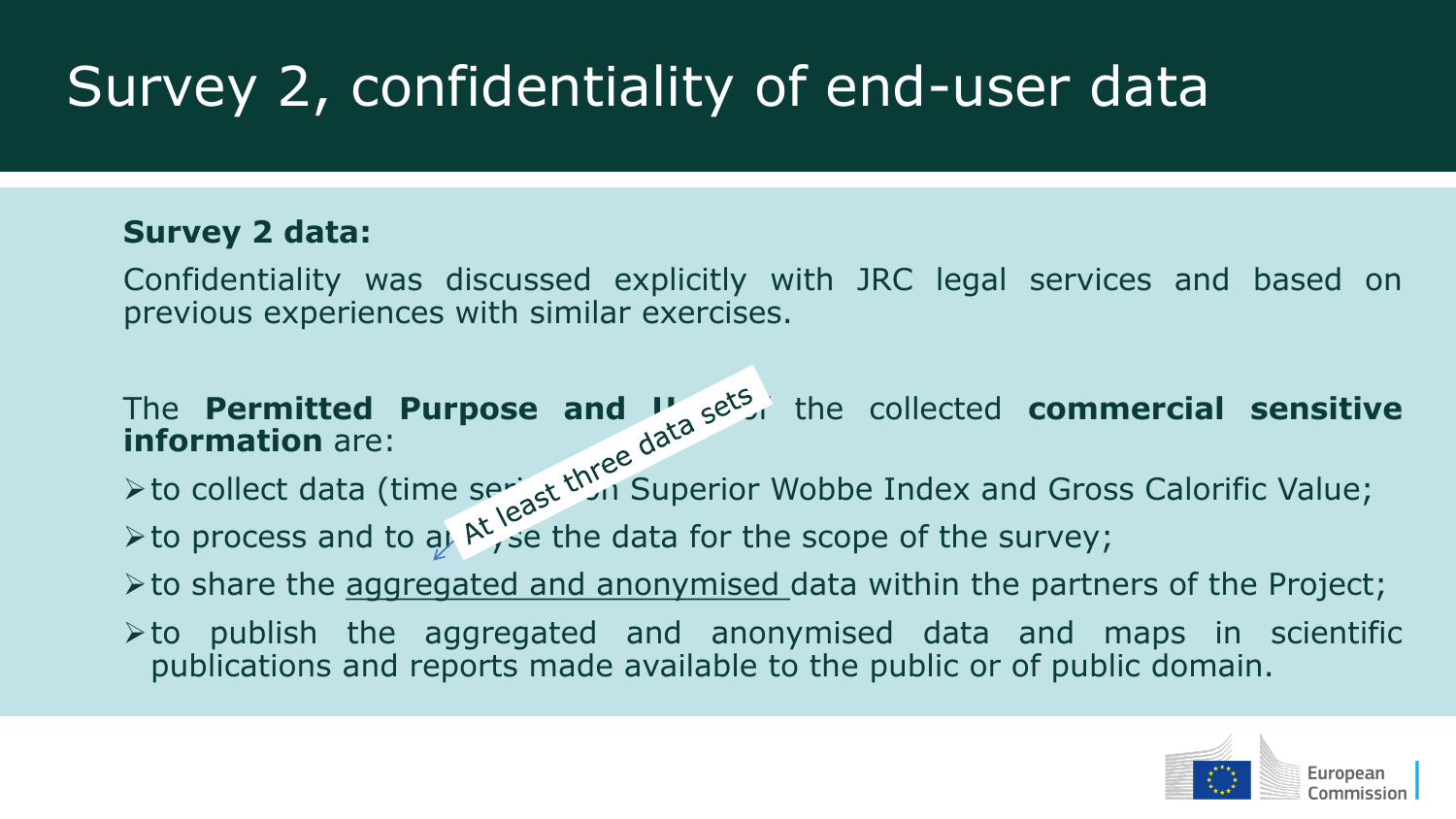## Survey 2, Gas Quality Study – Distributed gases

#### Current status:

- Survey distributed to national mirror committees, with the request to send out to DSOs and end-users.
- Deadline extended to 15.09.2017.
- More contributions still expected.
- Final deadline to be set in agreement with WG.

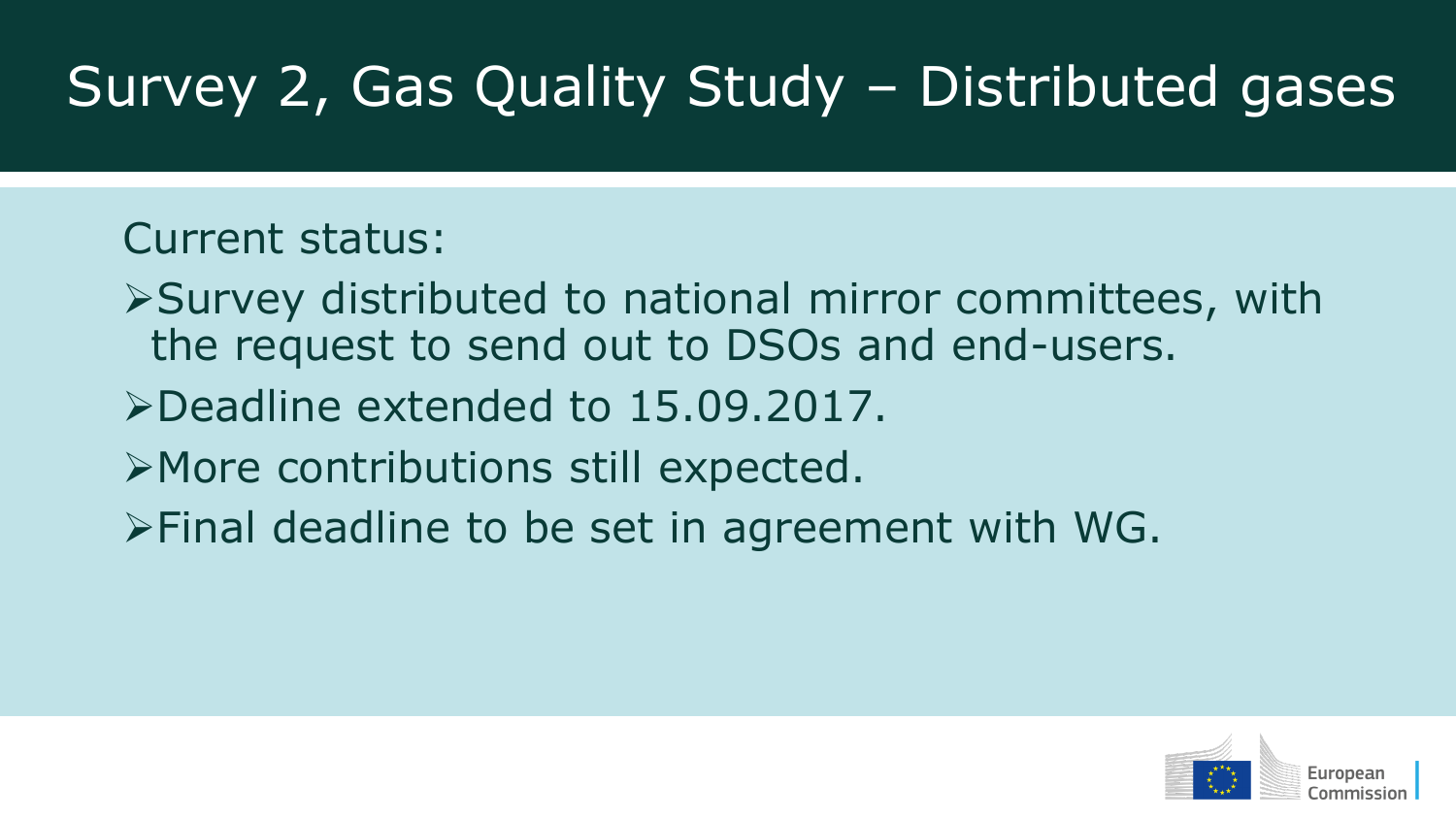#### Data received

| <b>Member state</b>        | <b>Total number of</b><br>points |
|----------------------------|----------------------------------|
| <b>Austria (AT)</b>        | 21                               |
| <b>Belgium (BE)</b>        | 3                                |
| <b>Germany (DE)</b>        | 32                               |
| <b>Spain (ES)</b>          | 3                                |
| <b>France (FR)</b>         | 1                                |
| Italy (IT)                 | 14                               |
| <b>Netherlands (NL)</b>    | 7                                |
| <b>Poland (PL)</b>         | 11                               |
| <b>Sweden (SE)</b>         | 6                                |
| <b>United Kingdom (UK)</b> | 7                                |

| <b>Type of Point</b>              | <b>Total number</b><br>of points |
|-----------------------------------|----------------------------------|
| <b>Distribution Line</b>          | 31                               |
| <b>Residential</b>                | O                                |
| <b>Commercial</b>                 | 2                                |
| <b>Industry - combustion</b>      | 16                               |
| <b>Industry - non combustion</b>  | 6                                |
| <b>Power generation</b>           | 4                                |
| <b>District heating</b>           | 0                                |
| <b>Biomethane injection point</b> | 5                                |
| <b>Multiple assignations</b>      | 34                               |

| <b>Time granularity</b> | <b>Total number of</b><br>points |
|-------------------------|----------------------------------|
| <b>Month</b>            | 2                                |
| <b>Day</b>              | 5                                |
| <b>Hour</b>             | 75                               |
| <b>30 min</b>           | 1                                |
| 15 min                  | 6                                |
| 5-10 min                | 6                                |
| $1$ min                 | 1                                |
| <b>Irregular</b>        | 2                                |

30+ participants to the survey Of the 98 data sets received, 69 were analysed for joint workshop